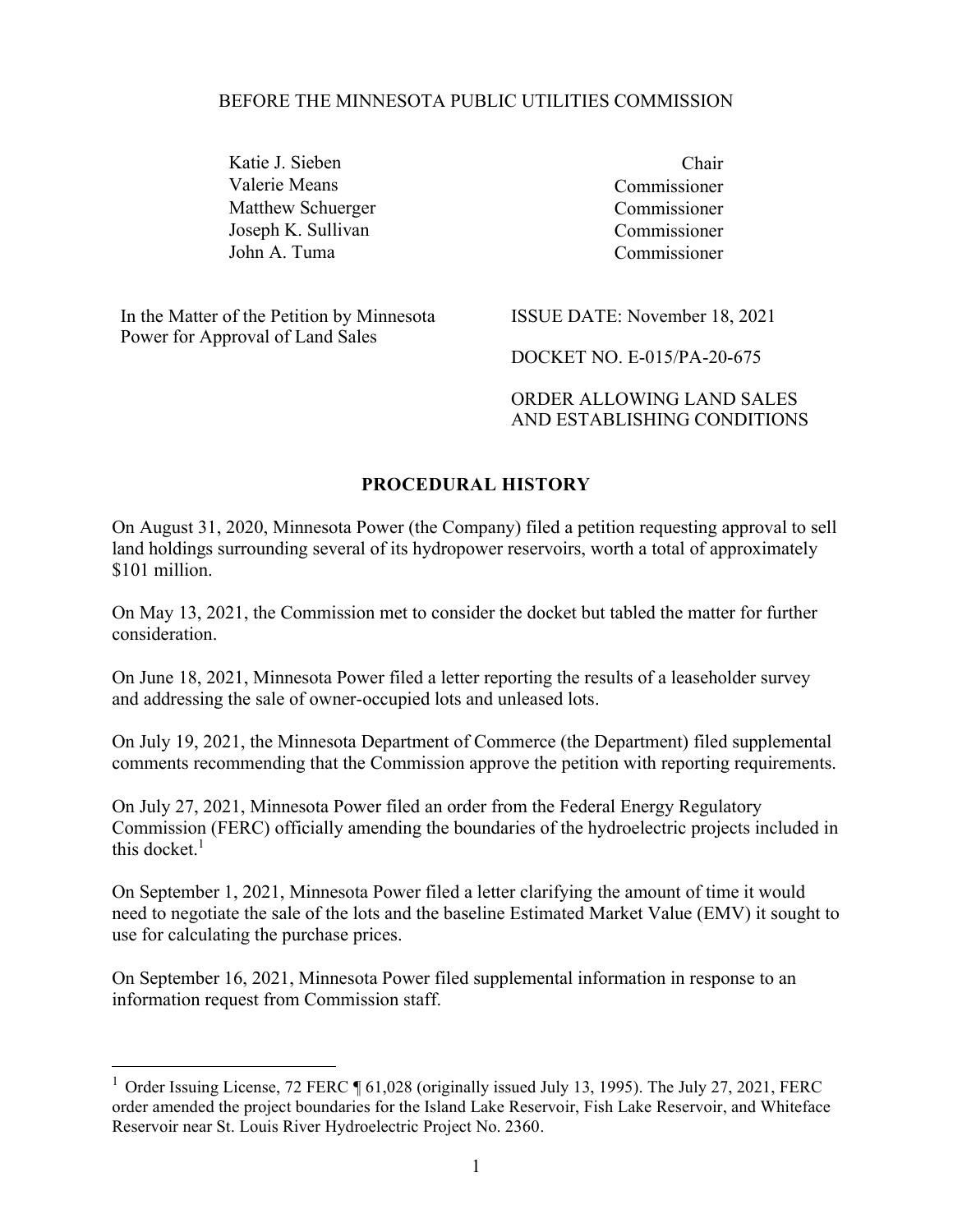Between September 10 and October 18, 2021, the Commission received letters and comments outside the comment period from several dozen leaseholders.

On October 6, 2021, Minnesota Power filed a letter modifying its original proposal and describing its previous communications with leaseholders.

On October 11, 2021, Minnesota Power filed an additional set of recommendations.

On October 14, 2021, the Commission met to consider the matter.

## FINDINGS AND CONCLUSIONS

## I. Minnesota Power's Proposal

Minnesota Power proposed to sell unneeded land holdings surrounding five of its hydropower reservoirs.<sup>2</sup> When these lease lots were created, the project boundary included the first 25 feet of land closest to the shoreline; however, FERC modified the project boundary in 2021 to include only the first three feet. The Company plans to retain ownership of the land within the project boundary and sell the land that is now outside the boundary, while providing an easement to allow the new landowners to access the lake.

Minnesota Power estimated the market value of the land at approximately \$101 million, with a book value of under \$1 million. The Company proposed to credit ratepayers the net proceeds from the sales in a future rate case or through the Renewable Resources Rider to mitigate future rate increases.

The land is currently leased to individuals for residential purposes, many of whom have built structures on the land. Minnesota Power proposed to offer each lot to the current leaseholder at a price of the lot's current finalized EMV.<sup>3</sup> Leaseholders would have the opportunity to purchase the property until one year following lease termination. If a leaseholder chose not to purchase the lot by the end of this period, the leaseholder would be required to sell the structures on the lot, and the purchaser of the structures would be required to also purchase the lot from Minnesota Power. For the sale of unoccupied lots, Minnesota Power proposed to use a standard competitive bidding process and list the lots for sale using the EMV as the list price.

Minnesota Power also requested approval of a variance to Minn. R. 7825.1800 and 7825.1400, which require filings with detailed information on capital structure and the issuance of securities when transferring utility property. Minnesota Power argued that a variance is warranted because

 $2$  The Company proposed to sell residential lease lots surrounding Island Lake Reservoir, Fish Lake Reservoir, Whiteface Reservoir, Fall Lake, and Garden Lake.

 $3$  For an explanation of the EMV calculation, see Minnesota Power the EMV is determined by the St. Louis County Assessors' Office on January 2nd of every year. The value is finalized on July 1st of every year after the Board of Appeal and Equalization has been closed. The finalized value is used for the taxes payable in the following year; for example, the 2021 EMV would be for the 2022 taxes payable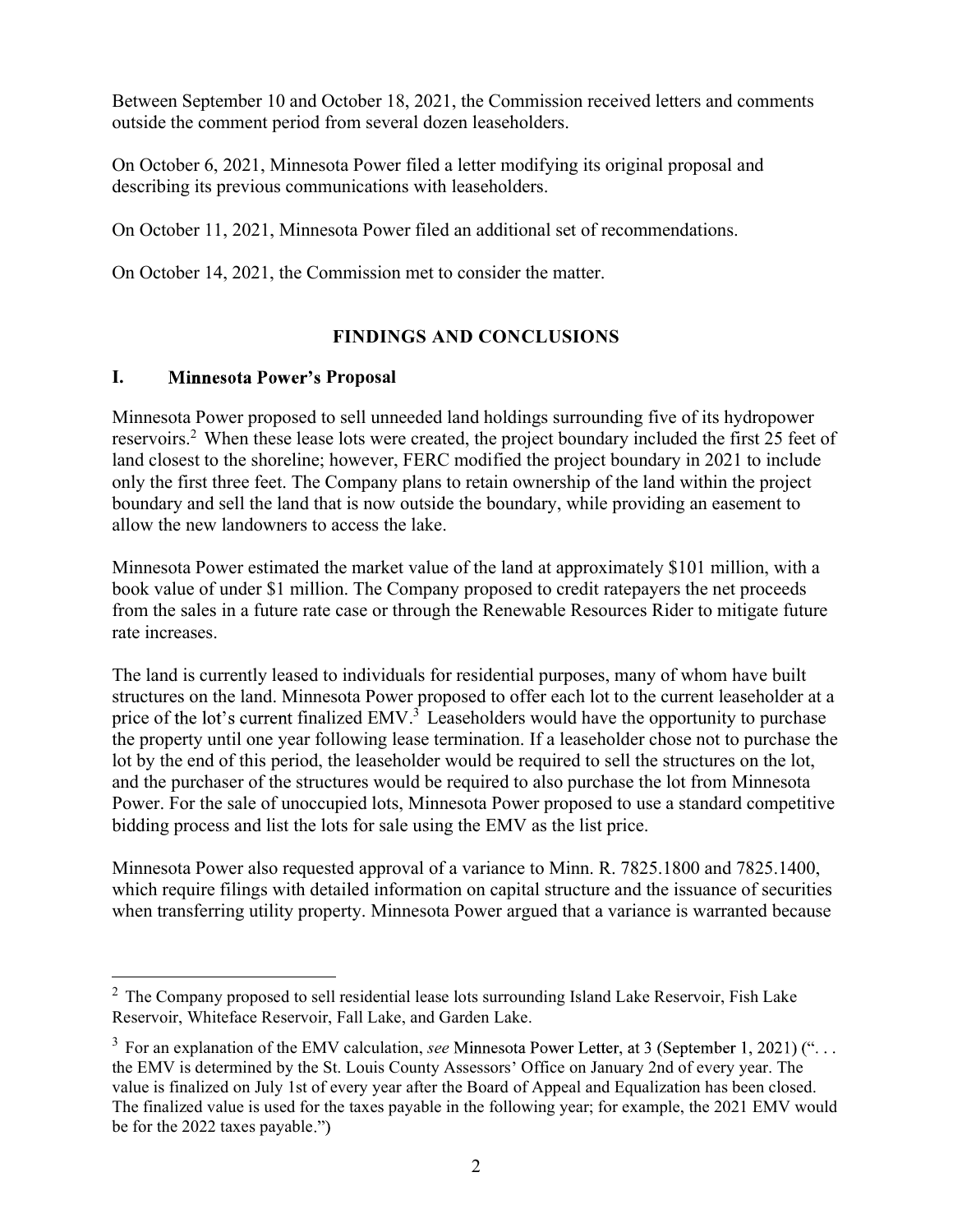these rules are only relevant for capital structures filings for the purpose of investigating the issuance of securities, and so are not applicable to this petition.

these rules are only relevant for capital structures filings for the purpose of is<br>sisuance of securities, and so are not applicable to this petition.<br> **II.** Applicable Statute<br>
Pursuant to Minn. Stat. §216B.50, a public u Pursuant to Minn. Stat. §216B.50, a public utility must obtain approval from the Commission before selling property worth more than \$100,000. The Commission must investigate the proposal and must consider the reasonable value of the property to determine whether the transaction would be in the public interest.

## III. Comments

The Department recommended that the Commission approve Minnesota Power's petition with certain modifications and reporting requirements. The Department stated that Minnesota Power pricing proposal was reasonable and emphasized that the Commission should allow current leaseholders sufficient time to sell their personal property in the event they do not choose to purchase the land.

The Department also recommended that the Commission require Minnesota Power to track certain data and make annual compliance filings on the status of the sales, including information such as offers made, offers accepted or rejected, lots sold, and anticipated customer benefits. Minnesota Power supported this proposal.

Dozens of leaseholders also submitted comments. Some leaseholders expressed concern that offer prices may be unaffordable and variously raised questions about the valuation of lot improvements, maintenance of access roads, use of surrounding lots for mining or logging, and other issues. Minnesota Power provided answers to many of these questions in response to information requests. In comments, a number of leaseholders stated their intention to purchase the land at the Company's proposed price. The Department recommended that the Commission approve Minnesota Power's petition with<br>erricing modifications and reporting requirements. The Department stated that Minnesota Power<br>pricing proposal was reasonable and empha

of their lease and raised questions about whether that amount would be accounted for in the offers. At the Commission meeting, the Company explained that the leases have been in high demand and certain leaseholders have paid money upfront for the privilege of signing a lease. The Company noted that this was not a pre-payment of rent, but a one-time payment made in order to secure a lease. It was unclear whether these payments were addressed in any lease language.

# IV. Commission Action

First, the Commission will grant the requested variance to Minn. Rules, part 7825.1400, that requires filing certain information on capital structure and the issuance of securities when transferring utility property. The information is not relevant in this docket because the transactions will not affect Minnesota Power's capital structure and the Company will not issue securities; therefore, the public interest will not be adversely affected if the information is not filed, and no other applicable law or statute would be violated by granting the variance.

The Commission will authorize Minnesota Power to sell the residential lots surrounding its hydropower reservoirs to current leaseholders, using the procedure outlined in the ordering paragraphs and described in detail below. The Company no longer needs to own the land for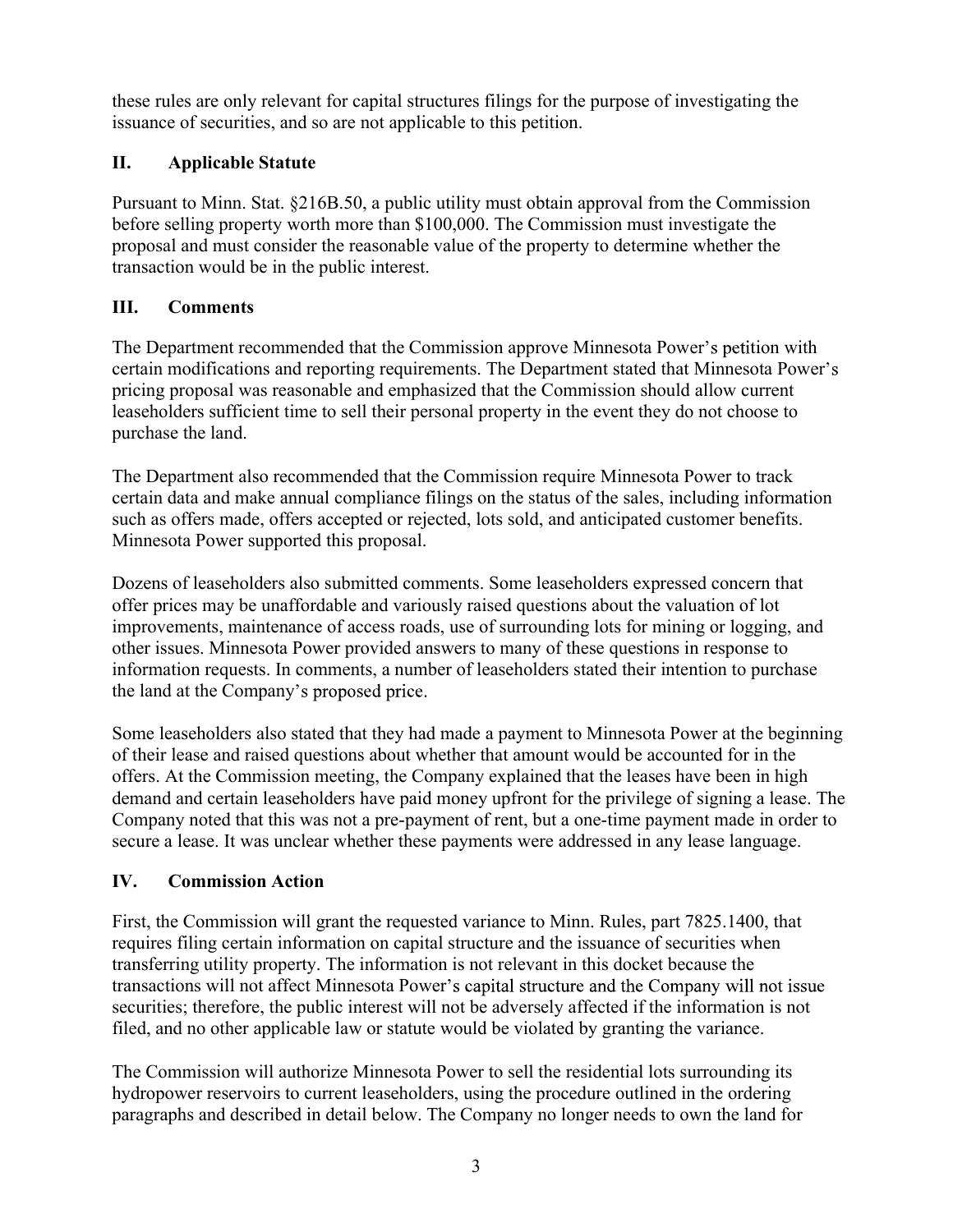business purposes, and selling the land will benefit ratepayers as they will receive the proceeds from the sales.

The procedure the Commission is approving for the sales is intended to simplify the transactions as much as possible, while providing an incentive for leaseholders to buy the property early if they choose to do so. Although leaseholders will be able to purchase the land at any time during the remainder of the lease, it is preferable for all ratepayers if leaseholders do so as soon as practicable, and therefore reasonable to provide an incentive for early action. At the Commission meeting, both the Company and the Department agreed with this procedure.

In the first phase of sales (the "early time frame"), Minnesota Power will, by December 31, 2024, offer to sell lots of existing leaseholders at a price equal to the 2021 payable EMV plus 4%, to account for the passage of time since the land was assessed. Any leaseholder that accepts the offer and closes the sale within one year of the offer date is entitled to receive a refund of a proportional share of any upfront payments the leaseholder paid to Minnesota Power, capped at 5% of the total EMV. The Commission is not aware of any contractual obligation to return a larger portion of the upfront payment to any leaseholders, but if such an obligation exists, the Company must honor it. not mean the proton state of the considerative of the considerative of the proton state of the protose to do so. Although leaseholders will be able to purchase the land at any time during the remainder of the lease, it is

If an offer is not executed within the early time frame, Minnesota Power will offer the land for sale at the price of the county's most recent finalized EMV. The leaseholder may accept this price at any time during the remainder of the existing lease term, using the most recent finalized EMV at the time the offer is accepted. However, during this time frame, Minnesota Power will extraordinary circumstances or a contractual obligation to refund the payments.

The sale of occupied lots must be negotiated no later than one year following lease termination. If the land is not sold in this timeframe, Minnesota Power will assume ownership of the property, including any remaining buildings and personal property. The Company will sell the land, buildings, and personal property on the open market and will return the fair market value of buildings and personal property to the former leaseholder after the sale. Fair market value will be determined based on the current EMV for the buildings and personal property, as appraised by the county. The remaining proceeds will be returned to utility customers in the form of a regulatory liability that would be credited to customers in either a future rate case or through the . The earliest a lease will be terminated is 2028. For leases currently scheduled to end before this

time, the Company indicated that it will extend those leases under their present terms until 2028 or until the land is sold, whichever comes first. Minnesota Power will not extend any lease agreements that are currently scheduled to terminate after 2028.

If a leaseholder decides not to purchase the land, the leaseholder may arrange for the sale of their property at any time during the remainder of the current lease, on the condition that the buyer must also purchase the land from Minnesota Power at the then-current EMV.

For lots that are not currently subject to a lease, the Company may sell this land on the open real estate market for the best possible price, but no less than the current EMV.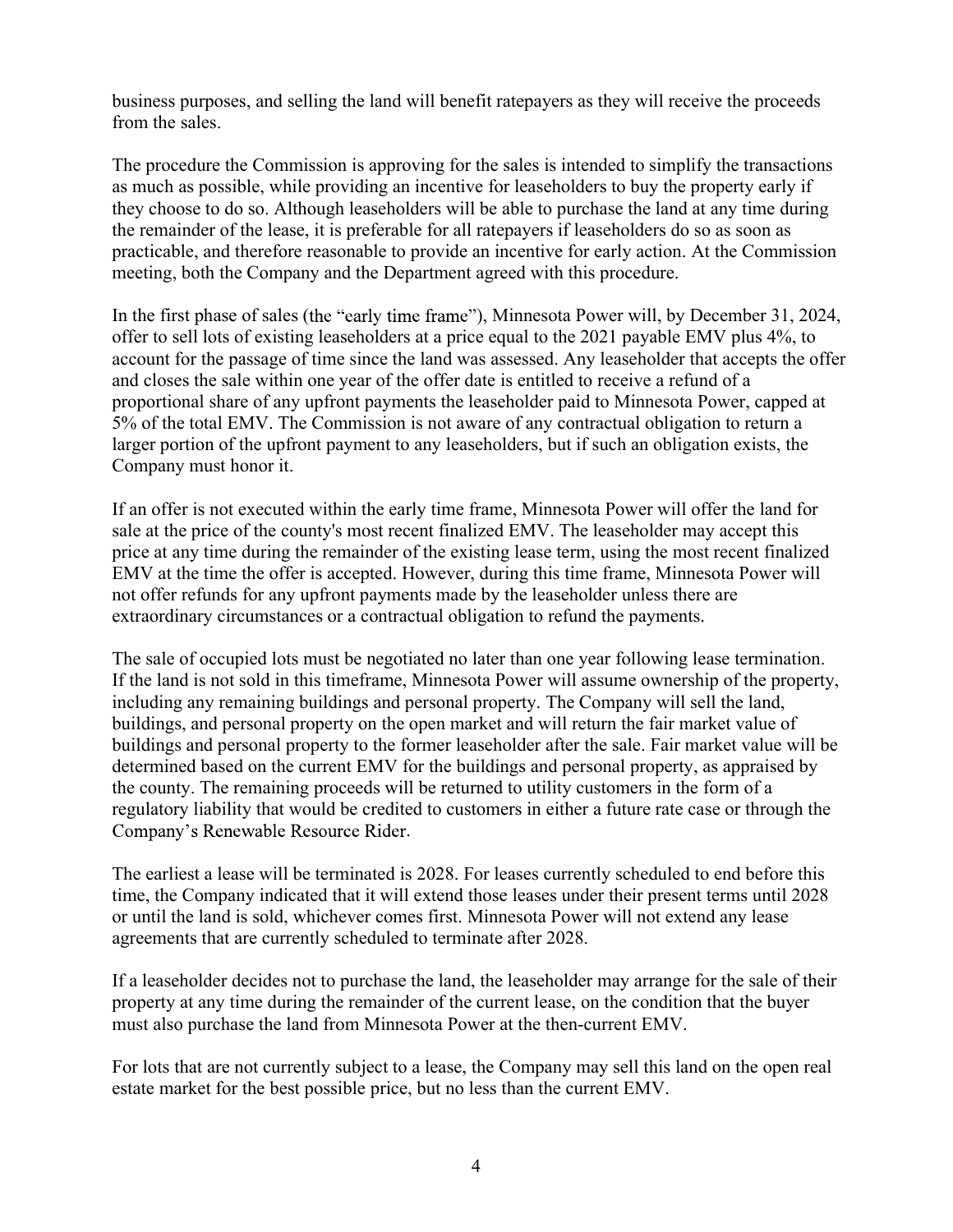Minnesota Power may return to the Commission and request variances to this procedure if specific, extraordinary circumstances make the procedure unworkable.

Understandably, leaseholders have had questions about Minnesota Power's plans to sell the land and how their own leases and personal property will be affected. Before making any offers under this program, Minnesota Power must hold public meetings for leaseholders to provide additional details and answer any remaining questions.

Finally, the Commission will direct Minnesota Power to track and report certain information, both in a short-term compliance filing and on an ongoing basis. First, within 30 days, the Company must file specific information about access roads and details on the upfront lease payments, as detailed in the ordering paragraphs. These are issues that may affect leaseholders' decisions to purchase the land and must therefore be addressed quickly. Going forward, Minnesota Power must track and report additional data as described below so that the Commission can oversee the sale process, ensuring that it proceeds smoothly and continues to benefit ratepayers as anticipated. Eventry studienty studients make make the presence antestance.<br>
Understandard how their own leases and personal property will be affected. Before making any offers under<br>
this program, Minnesota Power must hold public meet this program, Minnesota Power must hold public meetings for leaseholders to provide additional<br>
details and answor any remaining questions.<br>
Finally, the Commission will direct Mimesota Bower to track and report cretain in Finally, the Commission will direct Minnesota Power to track and report certain information,<br>
both in a short-term compliance filing and on an ongoing basis. First, within 30 days, the<br>
Company must file specific informati 1. payments, as detailed in the ordering paragraphs. These are issues that may affect leaseholders<br>
decisions to purchase the land and must therefore be addressed quickly. Going forward,<br>
Minnesota Power must track and rep

## ORDER

- certain information on capital structure and the issuance of securities when transferring utility property.
- reservoirs, with conditions.
- liability that would be refunded (credited) to customers in either a future rate case or through the Renewable Resources Rider.
- sale at a price of 2021 payable Estimated Market Value (EMV) methodology plus four percent (4%) during the early time frame and the most current finalized EMV after the early time frame.
	- a. For the early time frame, Minnesota Power shall focus on making offers to all existing leaseholders by no later than December 31, 2024. The leaseholder will have one year from the date of the offers are made to accept and close the sale.
- b. If a leaseholder closes in this early time frame, they are entitled to receive a refund of a proportional share of their upfront lease payments negotiated with Minnesota Power as proposed by the company, capped at 5% of the total EMV unless the Company has a contractual obligation to return all of the upfront payment. 3. Minnesota Power is authorized to defer all proceeds from the land sales into a regulatory<br>
itability that would be refunded (credited) to customers in either a future rate case or<br>
frough the Renewable Resoruces Rider. through the Renewable Resources Rider.<br>
For each lot occupied by a leaseholder, Minnesota Power is authorized to offer the lot for sale at a price of 2021 payable Estimated Market Value (EMV) methodology plus four percent
- through the date of closing.
-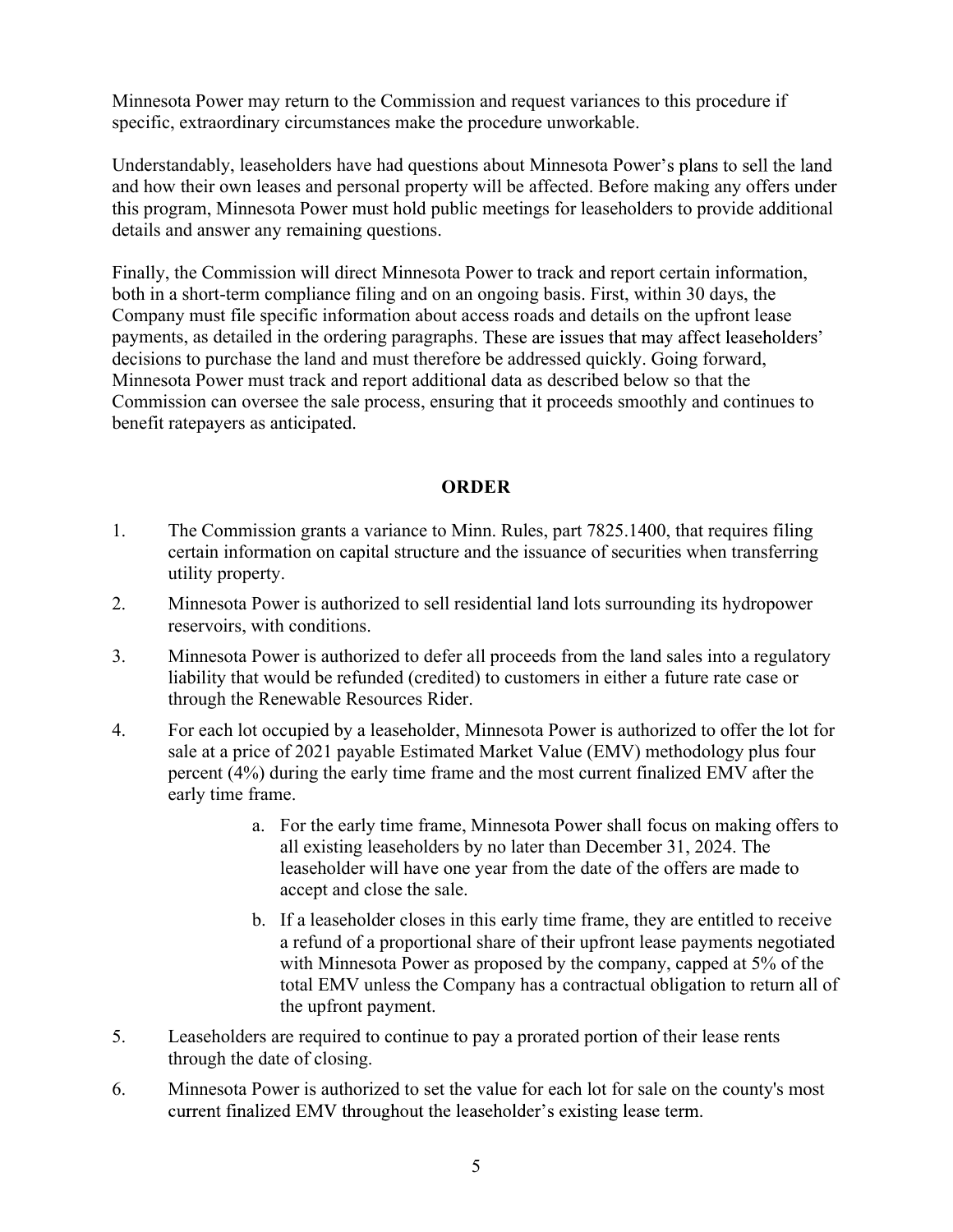- 7. For sales offers after December 31, 2024, Minnesota Power may not offer refunds for any<br>upfront payments made by the leaseholder unless there are extraordinary circumstances<br>or a contractual obligation to refund the pay upfront payments made by the leaseholder unless there are extraordinary circumstances or a contractual obligation to refund the payments.
- 8. The sales offers after December 31, 2024, Minnesota Power may not offer refunds for any upfront payments made by the leaseholder unless there are extraordinary circumstances or a contractual obligation to refund the pay termination. The earliest a lease will be terminated is 2028. If the sale does not happen in this timeframe, Minnesota Power will assume ownership of the property, including any remaining buildings and personal property, and will then sell the lot, buildings, and personal property on the open market. A fair market value for the buildings and personal property will determined based on current EMV, and the funds for buildings and personal property delivered to the former leaseholder. Minnesota Power will retain the remaining proceeds and the proceeds will be returned to utility customers. 7. For sales offers after December 31, 2024, Minnesota Power may not offer refunds for any upfront payments made by the leaseholder unless there are extraordinary circumstances or a contractual obligation to refund the pa 7. For sales offers after December 31, 2024, Minnesota Power may not offer refunds for any<br>upfront payments made by the leaseholder unless there are extraordinary eireumstances<br>or a contractual obligation to refund the pay if the action of the cassenoid times we have the sell the case of the complete and the following case<br>or a contractual obligation to refund the payments.<br>
8. The sale of occupied lots must be negotiated no later than one y 12. In sale of occupied ot may be required to mean one year following least<br>
12. Starting October 15, 2022, Minnesota Power will assume ownership of the property, including any<br>
12. This immersion provided a power will ass
- frame, the leaseholder may arrange the sale of their personal property at any time during the remainder of the current lease, with the sale of the personal property conditioned on the buyer also purchasing the lot from Minnesota Power at a price equal to the thencurrent Estimated Market Value.
- circumstances.
- market for best possible price, but no less than the current finalized EMV.
- the following information:
	- a. verifiable data regarding lot sale transactions, including:
		- i. the number of offers to current leaseholders made to date as of the time of the compliance filing;
		- ii. the number of offers accepted by current leaseholders;
		- iii. the number of offers rejected by current leaseholders;
		- iv. the number of lots listed on the open real estate market; and
		- v. the number of lots sold via the open real estate market;
	- b. its land sales tracker balance, including all additions to the tracker and all deductions to the tracker; and
	- c. an estimate of anticipated amount of customer benefits.
- 11. Minnesota Power is authorized to sell the lots without leascholds on the open real estate<br>market for best (possible price, but no less than the current finalized EMV.<br>
12. Starting October 15, 2022, Minnesota Power sha and revenues associated with the lot sales, including, for individual lot sales:
	- a. Sale price;
	- b. List price, if different from sale price;
	- c. Estimated Market Value (EMV) of the land at the time of sale;
	- d. EMV of buildings/structures at the time of sale;
	- e. All fees and expenses, (e.g., title fees) and itemized by type; and
	- f. Whether lot was purchased by current leaseholder.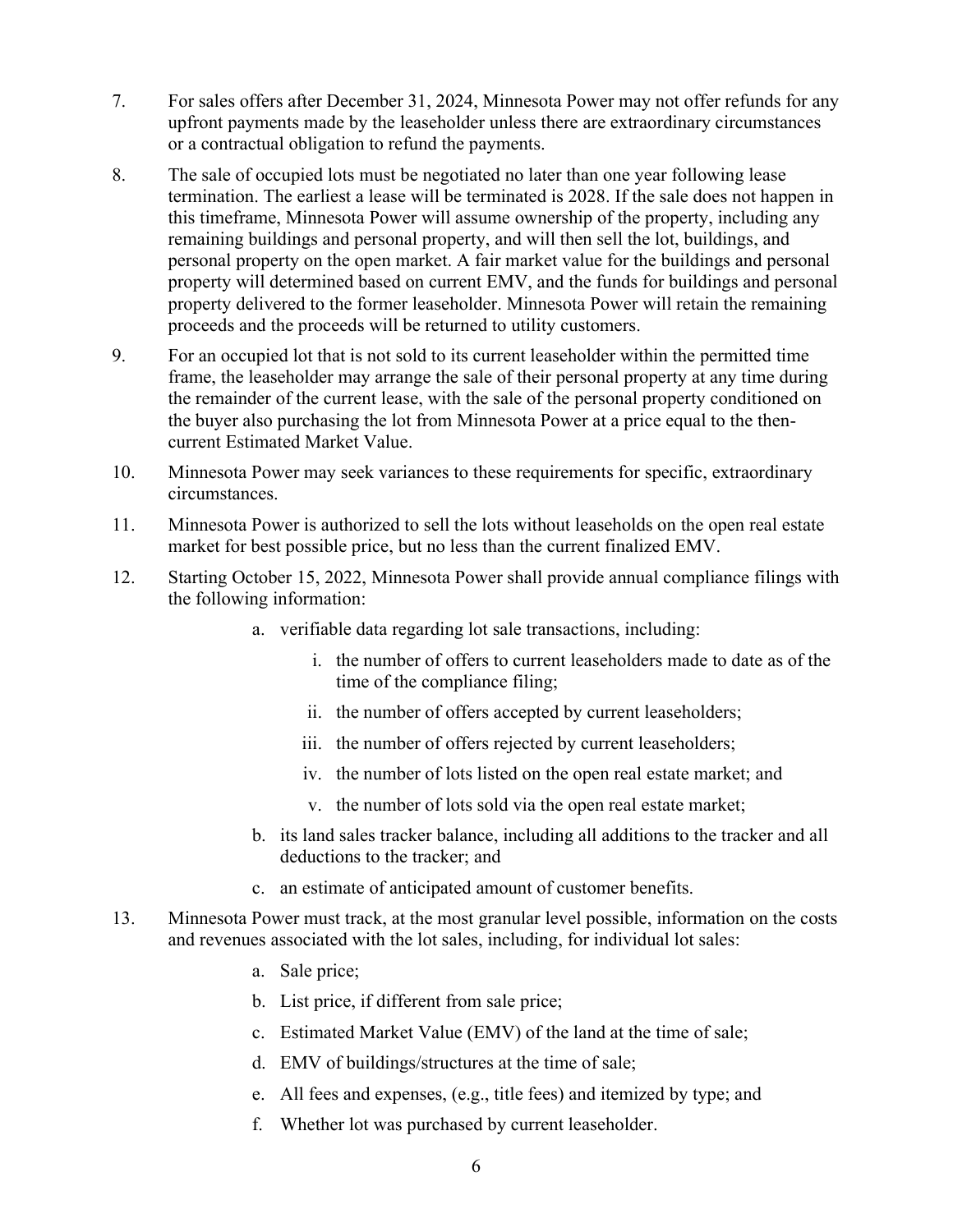- 14. Within 30 days of the issuance of this Order, Minnesota Power must provide the<br>following information:<br>a. a thorough description of their access road plan for the lease lots. This<br>description should include a discussion following information:
	- days of the issuance of this Order, Minnesota Power must provide the<br>nformation:<br>a. a thorough description of their access road plan for the lease lots. This<br>description should include a discussion of:<br>i. how ratepayer int description should include a discussion of: days of the issuance of this Order, Minnesota Power must provide the<br>information:<br>a. a thorough description of their access road plan for the lease lots. The<br>description should include a discussion of:<br>i. how rate<br>payer in
		- i.<br>
		he issuance of this Order, Minnesota Power must provide the<br>
		ion:<br>
		provide description of their access road plan for the lease lots. This<br>
		ription should include a discussion of:<br>
		i. how ratepayer interests are protect or impairment of the underlying fee title; and
		- Power's operation and maintenance costs; and
	- the issuance of this Order, Minnesota Power must provide the<br>tion:<br>orough description of their access road plan for the lease lots. This<br>cription should include a discussion of:<br>i. how ratepayer interests are protected in i. i. the company collected the upfront payments;<br>i.e., when the process for the process for the lease lots. This<br>irpition should include a discussion of:<br>i. how rate<br>payer interests are protected in any transfer of owners
		- particular lot;
		-
		- the issuance of this Order, Minnesota Power must provide the sionic solution:<br>
		incription should include a discussion of:<br>
		i. how ratepayer interests are protected in any transfer of ownership<br>
		or impairment of the underly If the issuance of this Order, Minnesota Power must provide the<br>tion:<br>
		norough description of their access road plan for the lease lots. This<br>
		scription should include a discussion of:<br>
		i. how ratepayer interests are prote
		- issuance of this Order, Minnesota Power must provide the<br>istance of this Order, Minnesota Power must provide the<br>ugh description of their access road plan for the lease lots. This<br>tion should include a discussion of:<br>how r issuance of this Order, Minnesota Power must provide the<br>
		igh description of their access road plan for the lease lots. This<br>
		tion should include a discussion of:<br>
		how ratepayer interests are protected in any transfer of o tion:<br>
		ion:<br>
		ion:<br>
		ion-<br>
		ion diactive amos and pair for the lease lots. This<br>
		i. how rate<br>payer interests are protected in any transfer of ownership<br>
		or impairment of the underlying fee title; and<br>
		ii. the anticipated impa agh description of their access road plan for the lease lots. This<br>tion should include a discussion of:<br>how ratepayer interests are protected in any transfer of ownership<br>or impairment of the underlying fee title; and<br>the For should include a discussion of:<br>tion should include a discussion of:<br>how ratepayer interests are protected in any transfer of ownership<br>or impairment of the underlying fee title; and<br>the anticipated impacts, either pos
- 1. how ratepayer interests are protected in any transfer of ownership<br>or impairment of the underlying fee title, and<br>ii. the anticipated impacts, either positive or negative, to Minnesota<br>Power's operation ond maintenance attributable to individual lots sales, in sufficient detail to determine whether they are internal costs included in base rates or external costs. 16. Prior to any offers being incomparison of leaseholder's "upfront payment to the Company<br>
16. a thorough description of leaseholder's "upfront payments for any<br>
16. a theoretics for calculating these upfront payments fo 17. This order shall become effective immediately.<br>
17. This order shall become the right to lease their lot" provisions. This descri-<br>
i. the process for calculating these upfront payr<br>
ii. whether there was a separate co
- meetings for leaseholders detailing the sales program.
- 

BY ORDER OF THE COMMISSION

Will Seuffert Executive Secretary



This document can be made available in alternative formats (e.g., large print or audio) by calling 17. This order shall become effective immediately.<br>
BY ORDER OF THE COMMISSION<br>
Will Seuffert<br>
Executive Secretary<br>
Will Seuffert<br>
Executive Secretary<br>
This document can be made available in alternative formats (e.g., lar This order shall become effective immediately.<br>BY ORDER OF THE COMMISSION<br>Will Seuffert<br>Will Seuffert<br>Executive Secretary<br>This document can be made available in alternative formats (e.g., large print or audio) by calling<br>6